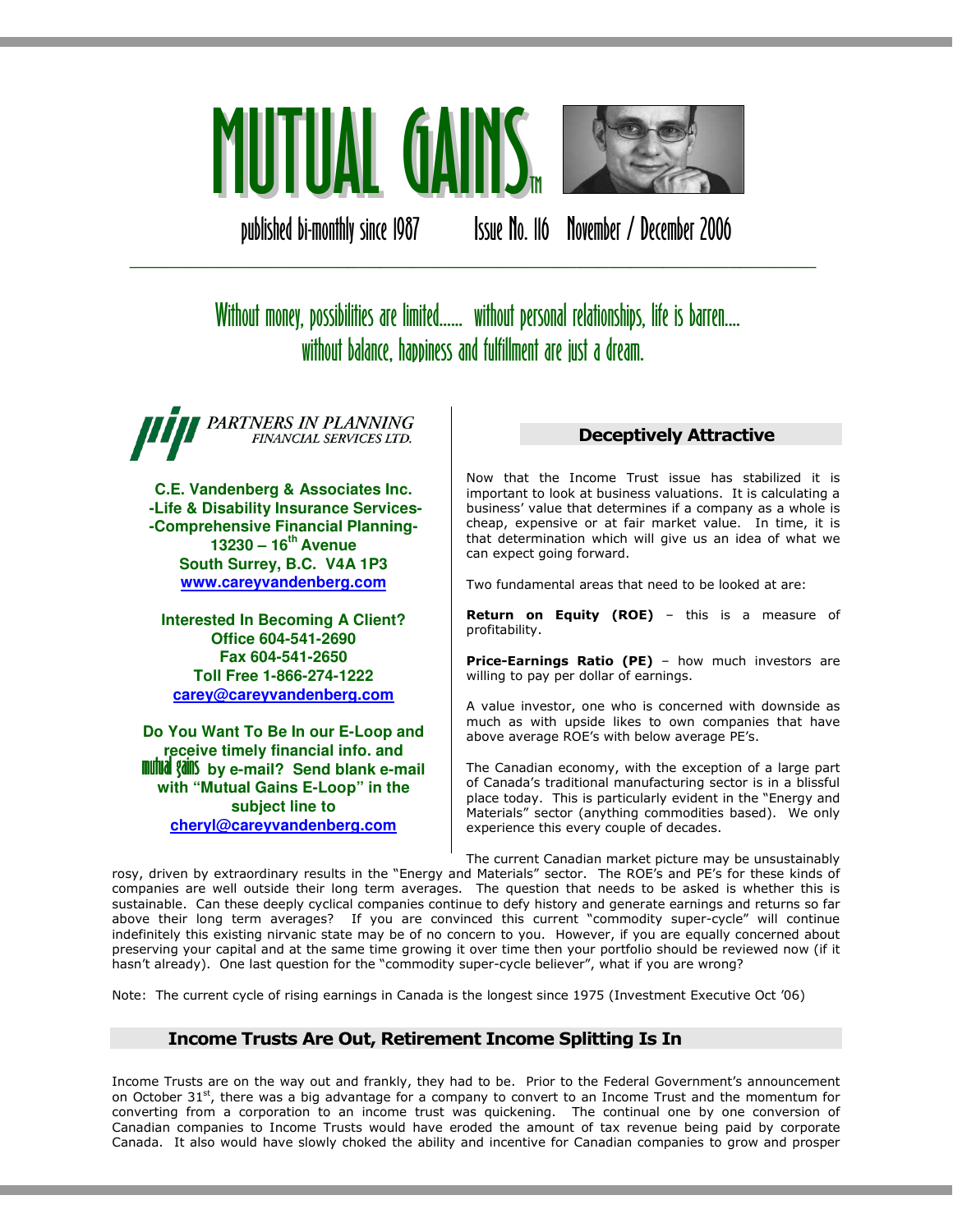and would have been devastating to the long term growth of the Canadian economy as a whole. If the government did not act as they did our children and their children would be paying for it dearly years from now.

What the Federal Government brought in at the same time on October 31st was the ability for retired couples to divide pension income between them. This is an enormously significant development, one that could reduce retirees income taxes by several thousand dollars. It will be particularly noticed by couples 65 or older where one partner was the substantial bread winner during their working lives and thus has a much higher taxable income than the other due to a healthy company pension plan income. This income splitting change will also be a huge tax saver for couples where one has a much larger RRIF value. This income splitting / tax minimization technique however can not be used with Old Age Security (OAS) or Canada Pension Plan (CPP) retirement benefits.

Note: there is now a very limited use or need for Spousal RRSP's however existing plans cannot be changed.

#### One of the Many Responsibilities of Your Financial Planner

Everything we deal with has a cost of some kind. In the investment world the costs are often wrapped into the investment and are seldom seen by you the investor. One of the responsibilities I have as a Financial Planner is ensuring you are getting good value from the investment managers who manage various parts of your portfolio.

An example of this is a conversation I had almost 2 years ago with one investment manager who runs a 245 million dollar regionally specific investment pool. I told her point blank that I couldn't have her investment team managing part of my client's portfolios because their internal costs were too high. Although her management expertise was very good I believed there were investment managers with equally good track records as well but

their internal costs were much lower. The bottom line is my clients were paying (although again it's seldom noticed) and my fiduciary responsibility was that my clients were getting good value for their money.

Jump forward 20 months to September  $11<sup>th</sup>$  of this year. That night I was invited to an exclusive dinner with a couple of investment managers I use for my clients. Over a drink

before dinner the investment manager who I challenged almost 2 years prior came over to me. She said that shortly after our previous conversation they had reduced the MER (Management Expense Ratio) on the investment pool her team managed. In other words, that previous conversation proved to a million dollar one as it is currently saving all existing clients of that pool (my clients and clients of other financial advisor's alike) approximately \$1.4 million per year in internal management expenses.

That is one of the many responsibilities and ongoing tasks of being a Finacial Planner on behalf of hundreds of clients just like you.

Note: The above mentioned investment manager currently has the number 1 performance record against all her peers over the past 1, 2 and 3 years with lower than average internal costs. NOW that is good value for clients.

#### Get Upside With Your Principal Guaranteed By A Canadian Bank

With interest rates still very low despite coming up a little bit from their ultra lows, interest rates are in a territory which is historically normal. So if you are investing in bank deposits / GIC's with 3 to 5 year terms, and have been for some time it's probably a good time to look at alternatives because interest rates aren't going anywhere.

The biggest reason for depositing money with a bank is the security offered on your money. Sure it's untouchable for a few years but when you get to the end of that term you know exactly how much money you will have.

An alternative to a bank deposit, one which also offers security of your money is a Principal Protected Note (PPN). The advantage PPN's have over a bank deposit / GIC is you can sell a PPN at anytime and you will pay half the income tax you would pay on the interest of a bank deposit.

Example 1: 3 year term – up to 10% per year return – principal guaranteed by a big Canadian bank – can be sold at anytime for market value.

Example 2: 4 year term – interest at maturity will be equal to the average of the 8 underlying global equity investments. Again, the principal is guaranteed by a big Canadian bank.

Principal Protected Notes have been around for several years now. I get a few e-mails each and every day notifying me of a new one of these PPN's however I use only use a select few. A PPN that came across my desk a couple of months ago offered a rate of return tied with the legendary Oracle of Omaha and the famous Berkshire Hathaway, one of the best performing investments over the past 44 years.

PPN's are an excellent choice if you normally look at investing in a bank deposit for a fixed term (ie. cash you have on hand which is to be used for a future home purchase or other large, future plan or if you just like security).

"Parents should give their children enough so they feel they can do anything but not enough so they feel they can do nothing." Warren Buffett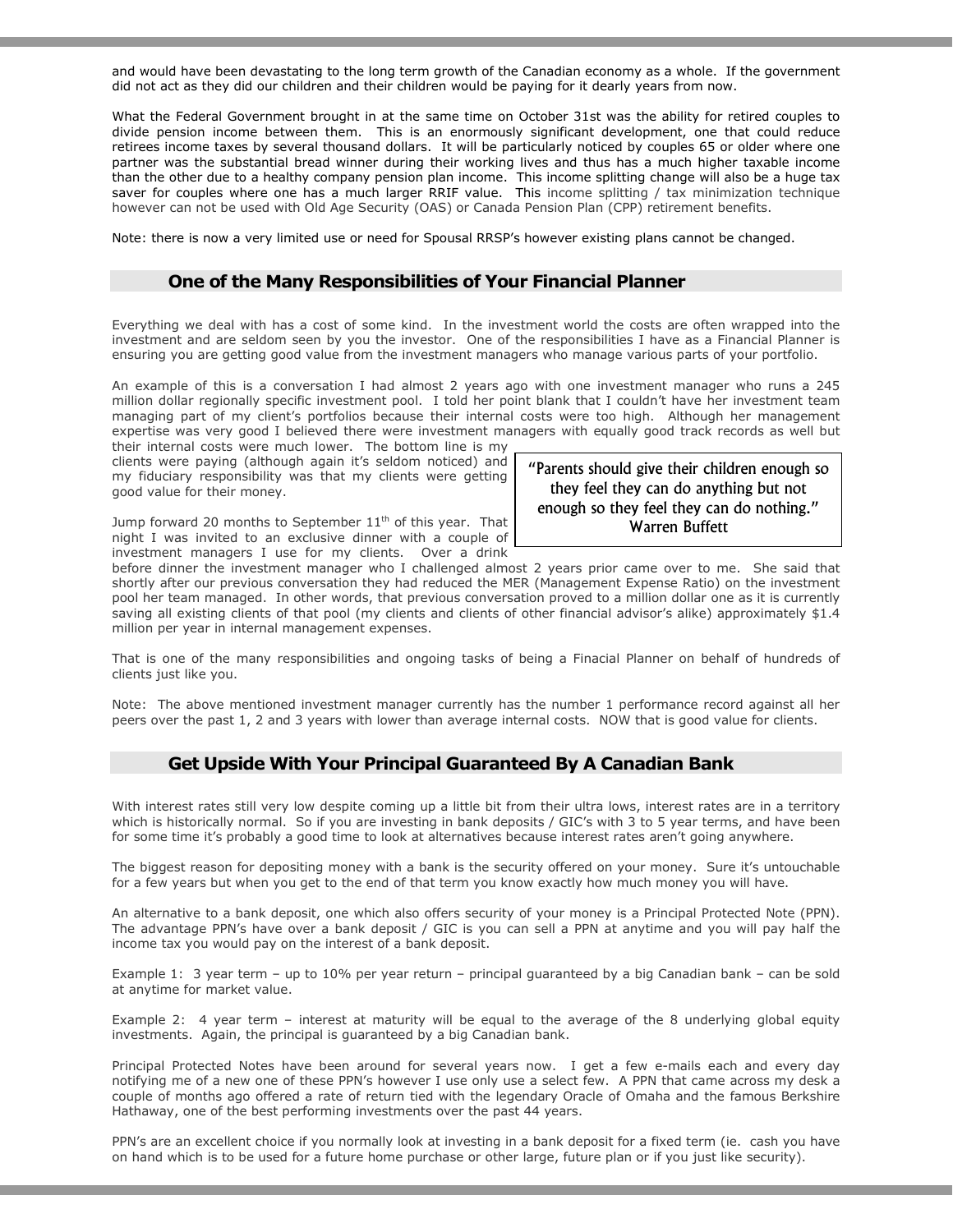Note: The guarantee offered directly by the bank on a PPN is different than the deposit insurance offered by CDIC, a federal government agency.

#### Buy A Good Used Car In The U.S. for up to 35% Off Vancouver Prices

Since the success of your Financial Plan deals with spending almost as much as investing I thought this information would be of value to you. A penny saved is a penny earned, right?

If you are in the market for a modestly used car you may want to look across the border. I've done a bit of research myself on this topic after an associate of mine recently bought a good used car out of Phoenix on Ebay. Although he ended up flying to Phoenix and driving back (he had never been to Phoenix anyway) you can find similarly good deals within a few hours drive south of the border.

My research example: 2003 Pontiac Vibe / Toyota Matrix. Average price in the Lower Mainland is approximately \$16,000. Average sale price on Ebay…… \$9,500 (Canadian dollars).

Yes, it takes a bit of finger and leg work and it is much easier to peruse the local car lots however, if you consider a \$6,000 gross saving in my example and you are in a 40% tax bracket, you would have to earn an extra \$10,000 this year to pay for a good used car bought locally.

A penny saved is a penny earned? Not exactly correct. It should be "\$6,000 saved is \$10,000 earned" if you earn over \$77,000 per year. If your income is \$36,000 - \$66,000 it is "\$6,000 saved is \$8,800 earned".

### Trying To Avoid Probate Fees Can Be Costly To A Family's Peace

With the rising values of people's wealth there has been an increased tide to avoid paying probate fees however people are making some rather costly mistakes in trying to save a few loons.

Probate fees are costs a province charges on settling an estate. "Letters Probate" are simple a certification that a Will is valid. Probate fees are essentially a tax on the gross value of a person's estate that passes through the will.

Here is an example of a probate fee avoidance situation gone wrong thanks to a poorly drafted will:

A financial planner's client had 3 daughters. After their Dad died 1 of them owed the estate \$150,000 because "Dad" had given her some money to buy a house. He also fed money to her sporadically, money which the other 2 kids didn't get. The Dad recognized this inequity and his intention was for the scale to be rebalanced through his will, after he died.

The Dad had a RRIF and life insurance and names his 3 kids equally as beneficiaries these. This helped to reduce probate fees as these assets, because of their beneficiary designations didn't pass through the estate. The problem however was that there wasn't enough money left over to **Province of B.C. Probate Fee Schedule**

\$0 for estates under \$10,000

\$208 for estates between \$10,001 and \$25,000

\$6 for every \$1,000 exceeding \$25,000 but is not more than \$50,000

An additional \$14 for every \$1,000 the value of the estate exceeds \$50,000

equalize the monies going to his kids because his house had a mortgage on it from the money he lent to his prodigal daughter. When all was said and done there was an extra \$30,000 for the other 2 daughters to split. The prodigal daughter still owes the other two \$120,000 (\$60,000 each) if the estate was to truly be divided equally. Again, that was the Dad's intention.

What is the likelihood of the prodigal daughter paying the other 2 what is rightfully owed to them? If not, is the rift between the daughters worth a couple thousand dollars?

## How To Plan to Give In The New Year

Giving is a part of our DNA however unless we are intentional about our giving it just doesn't happen. To make it intentional many people give a specific percentage of their income each and every month. For others it's a one time "charitable donation" at the end of the year. In each case it's intentional in the act and intentional in where the money is going.

The Income Tax Act makes it very favourable to give, and give you can for very little cost:

| \$10,000 invested in "Super" Flow Through LP                                     | \$6,000 tax savings |
|----------------------------------------------------------------------------------|---------------------|
| Flow Through Investment converts to a mutual fund and the mutual fund is donated | \$4,000 tax savings |
| Net Cost of Charitable Donation                                                  | \$0                 |

If you want your giving to be more tax effective AND / OR more intentional e-mail carey@careyvandenberg.com